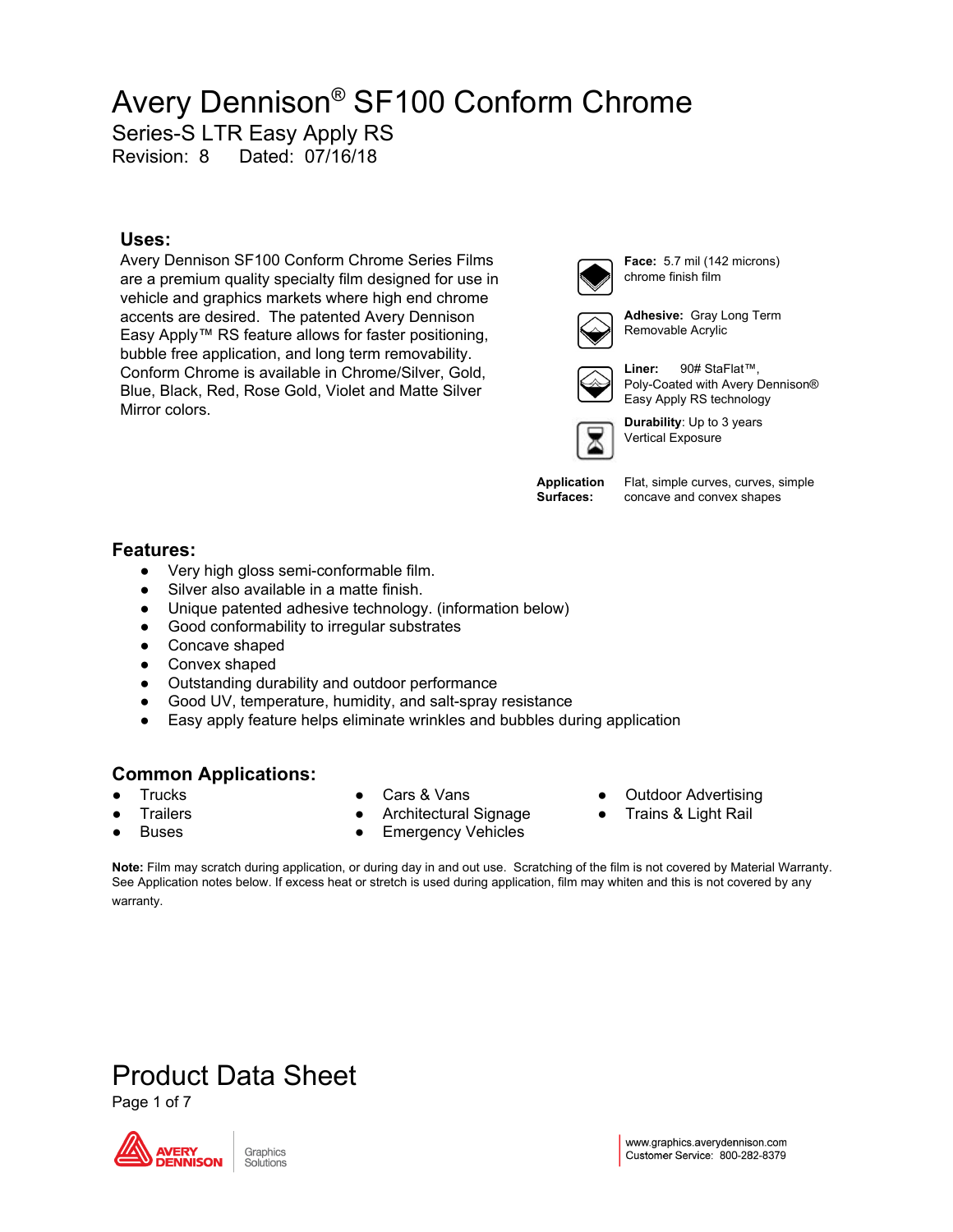Series-S LTR Easy Apply RS

Revision: 8 Dated: 07/16/18

#### **Physical Characteristics:**

| Property                        | <b>Measurement</b>         | <b>Typical Value</b>                                                                                                                                 |  |  |
|---------------------------------|----------------------------|------------------------------------------------------------------------------------------------------------------------------------------------------|--|--|
| Caliper, face                   |                            | 5.7 mil $(142 \mu m)$                                                                                                                                |  |  |
| Caliper, adhesive               |                            | 1.2 mil $(30 \mu m)$                                                                                                                                 |  |  |
| Dimensional stability           |                            | $<$ 0.02" (508 mm)                                                                                                                                   |  |  |
| Tensile at Yield                |                            |                                                                                                                                                      |  |  |
| Elongation                      |                            | 90% min.                                                                                                                                             |  |  |
| Gloss                           | Hunter Gloss @ 60 degrees  | 90 GU                                                                                                                                                |  |  |
| Adhesion:                       |                            | 15 min 2.0 lbs/in (350 N/m)<br>24 hr 2.5 lbs/in (438 N/m)                                                                                            |  |  |
| Flammability                    |                            | FMVSS 302 Self Extinguishing<br>ASTM E84 Class 1 or A rating                                                                                         |  |  |
| Shelf-Life                      |                            | 1 years from the date of manufacture (when stored at the following<br>temperatures and humidity conditions 68°-77° F (20° - 25° C) and 50±5%<br>R.H. |  |  |
| Durability                      | <b>Vertical Exposure</b>   | Silver - 3 Years Silver<br>Colors & Matte Silver - 2 years                                                                                           |  |  |
|                                 | <b>Horizontal Exposure</b> | 1 year                                                                                                                                               |  |  |
| Min. Application<br>Temperature |                            | $50^{\circ}$ F (10 $^{\circ}$ C)                                                                                                                     |  |  |
| Service Temperature             |                            | $-50^{\circ}$ to 180°F (-45° to 82°C) (Reasonable range of temperatures which<br>would be expected under normal environmental conditions).           |  |  |
| Chemical resistance             |                            | Resistant to most mild acids, alkalis, and salt solutions                                                                                            |  |  |

## Product Data Sheet

Page 2 of 7

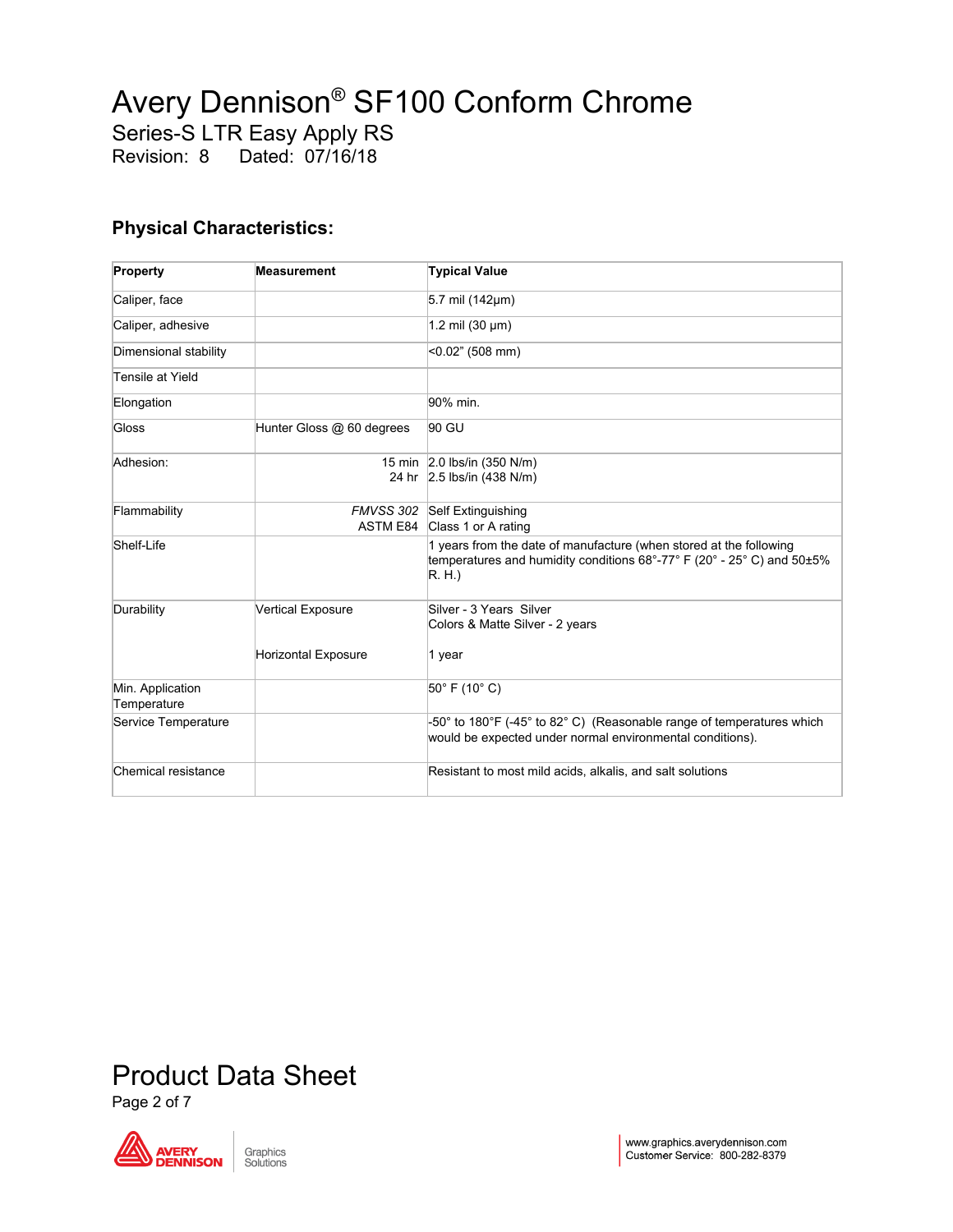### Avery Dennison ® SF100 Conform Chrome Series-S LTR Easy Apply RS Revision: 8 Dated: 07/16/18

Data represents average values where applicable, and is not intended for specification purposes.

#### **Warranty:**

This Warranty applies to the Product listed in this Data Sheet. All statements, technical information (including physical and chemical characteristics) and recommendations about Avery Dennison products are based upon tests believed to be reliable but do not constitute a guarantee or warranty. All Avery Dennison products are sold subject to the Purchaser's assent and agreement that Purchaser is responsible for, and has independently determined, the suitability of such products for its purposes or its customer's purposes. Avery Dennison products are warranted to be free from defects in material and workmanship (i) for two years from the date of manufacture, or (ii) from the date of manufacture until the expiration of the period stated on the specific Product Data Sheet in effect at the time of delivery.. Such time periods are subject in either case to the proper storing and application of said product, and the failure to properly store or apply the product, including without limitation the failure to follow any applicable Instructional Bulletin, negates any warranty. It is expressly agreed and understood that Avery Dennison's sole obligation and Purchaser's exclusive remedy under this warranty, under any other warranty, express or implied, or otherwise, shall be limited exclusively to: (a) repair or replacement of defective product without charge at Avery Dennison's plant or at the location of the product (at Avery Dennison's election), or (b) in the event repair or replacement are not commercially practical, a credit amount up to the price of the product taking into account the defect in the product in Avery Dennison's sole discretion.

THE WARRANTY EXPRESSLY SET FORTH ABOVE IS IN LIEU OF ANY OTHER WARRANTIES, EXPRESS OR IMPLIED, INCLUDING, BUT NOT LIMITED TO, ANY IMPLIED WARRANTIES OF MERCHANTABILITY, FITNESS FOR ANY PARTICULAR USE AND/OR NON-INFRINGEMENT. SELLER SPECIFICALLY DISCLAIMS AND EXCLUDES ALL OTHER SUCH WARRANTIES. NO WAIVER, ALTERATION, ADDITION OR MODIFICATION OF THE FOREGOING CONDITIONS SHALL BE VALID UNLESS MADE IN WRITING AND MANUALLY SIGNED BY AN OFFICER OF AVERY DENNISON.

AVERY DENNISON'S LIABILITY FOR DEFECTIVE PRODUCTS SHALL NOT EXCEED THE PURCHASE PRICE PAID THEREFORE BY PURCHASER AND IN NO EVENT SHALL AVERY DENNISON BE RESPONSIBLE FOR ANY INCIDENTAL OR CONSEQUENTIAL DAMAGES WHETHER FORESEEABLE OR NOT, CAUSED BY DEFECTS IN SUCH PRODUCT, WHETHER SUCH DAMAGE OCCURS OR IS DISCOVERED BEFORE OR AFTER REPLACEMENT OR CREDIT, AND WHETHER OR NOT SUCH DAMAGE IS CAUSED BY AVERY DENNISON'S NEGLIGENCE.

All sales and contracts for sale of Products are subject to Purchaser's assent and agreement to this Warranty. Avery Dennison hereby objects to any terms or conditions contained in any purchase order or other communication of any kind from the Purchaser that is conflicting, inconsistent or additional to this Agreement.

### **AWARNING**

**Failure to install the film in full compliance with Avery Dennison's installation instructions may result in personal injury or property damage. Read and follow all instructions when installing the film.**

## Product Data Sheet

Page 3 of 7

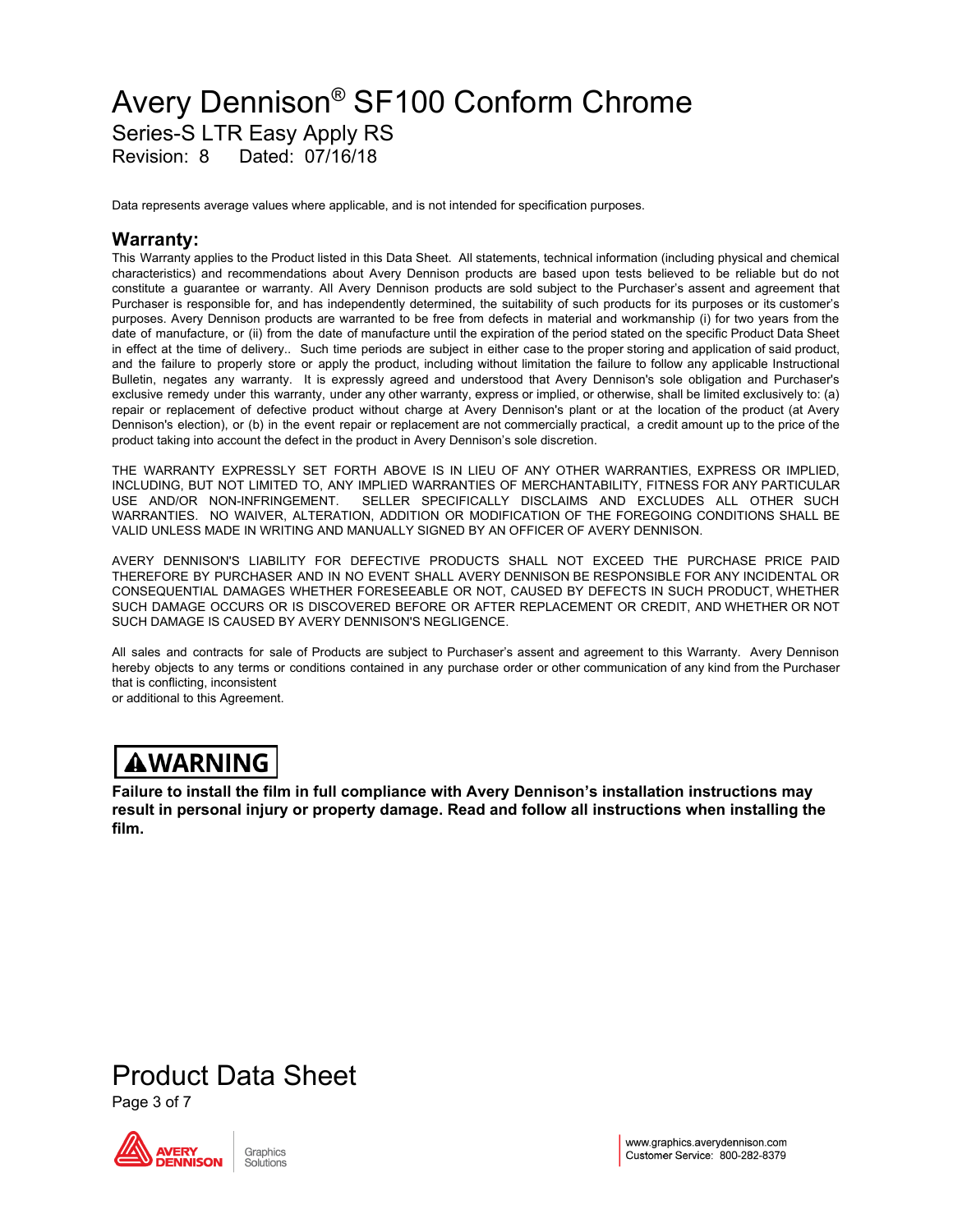Series-S LTR Easy Apply RS

Revision: 8 Dated: 07/16/18

#### **IMPORTANT INFORMATION:**

**SF100- Conform Chrome Series Films are chrome accent films designed to add special effects and a sporty touch to graphics. Before using, user shall determine the suitability of the product for its intended use and accepts responsibility to ensure compliance with any and all laws and regulations concerning the use of chrome film on vehicles or in the ultimate graphic application, end user assumes all risk and liability in connection therewith.**

**DO NOT OVERHEAT OR OVERSTRETCH GRAPHICS DURING APPLICATION. IF TOO MUCH HEAT OR STRETCH IS USED THE FILM WILL WHITEN AND THERE IS NO WARRANTY FOR WHITENING OF FILM DURING APPLICATION.**

**To minimize scratching during application, and during the life of the graphic, it is recommended that the convertor protects the film with the use of DOL1460Z. The DOL1460Z laminated to the top of the film prior to application provides greater structure to the product, and improves abrasion resistance. However, greater care should be taken to ensure proper conformability for the end use application.**

**Some surface imperfections are not uncommon in the film, these are not considered a defect.**

#### **Related Documents:**

The following Avery Dennison literature will provide complete information to the user for proper application, storage, and other requirements and is available upon request from your Avery Dennison representative or from the Avery Dennison website [\(www.graphics.averydennison.com](http://www.graphics.averydennison.com/)).

| <b>Document Title</b>                                                    | <b>Reference Number</b>        |
|--------------------------------------------------------------------------|--------------------------------|
| Substrate Cleaning and Preparation                                       | Instructional Bulletin #1.10   |
| Storage, Maintenance, and Cleaning of PVC Films                          | Instructional Bulletin #1.20   |
| Warranty of Avery Dennison Films                                         | Instructional Bulletin #1.30   |
| Application Instructions for Avery Dennison™ Films SF100-843-S LTR EZ RS | Instructional Bulletin #4,00.2 |
| Conform Chrome                                                           |                                |
| <b>Premask Recommendations</b>                                           | Instructional Bulletin #5.50   |
| Removal Instructions                                                     | Instructional Bulletin #4.10   |

#### **Application:**

Film is designed for application to solid surfaces like automobiles, buses, and trains and applied over existing graphic films.

All substrates must be cleaned according to Avery Dennison® recommended cleaning practices as outlined in IB# 1.1 "Substrate Cleaning and Preparation".

When utilizing Conform Chrome films, it is recommended that the applicator utilizes a WetEdge Squeegee. The applicator should use the cloth wrapped edge, which is then wet with soap & water solution in order to minimize any scratching of the chrome surface.

### Product Data Sheet

Page 4 of 7

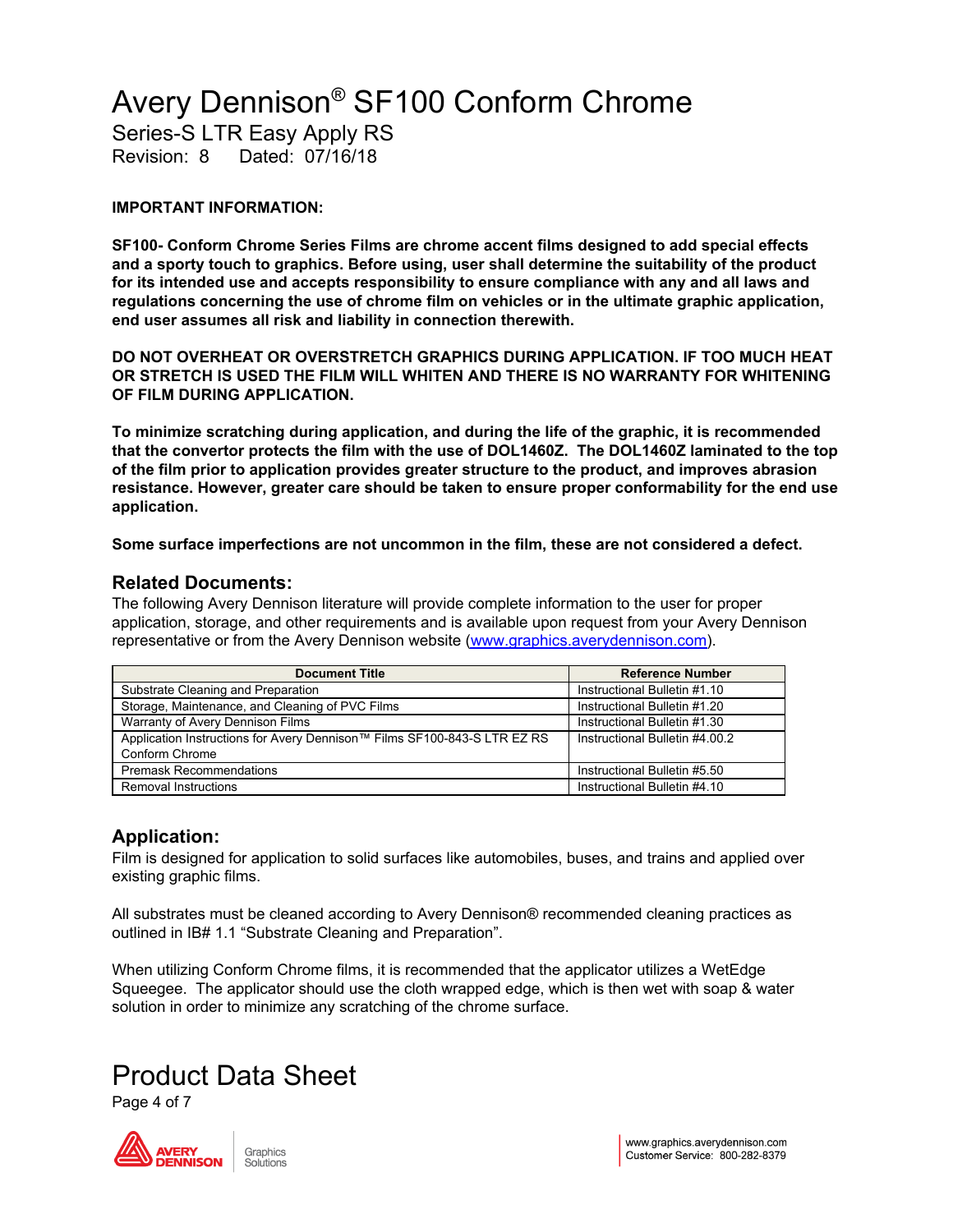Series-S LTR Easy Apply RS

Revision: 8 Dated: 07/16/18

Conform Chrome should be heated gently and applied to complex surfaces carefully. Excessive heat and stretching may cause product discoloration or "whitening". Whitening is not covered by material warranty.

See Instructional Bulletin 4.00.2 Application Instructions for Conform Chrome.

To minimize scratching during application, and during the life of the graphic, it is recommended that the convertor protects the film with the use of DOL1460. The DOL1460 laminated to the top of the film prior to application provides greater structure to the product, and improves abrasion resistance. However, greater care should be taken to ensure proper conformability for the end use application.

*NOTE: Conform Chrome is especially designed as an accent film. Cutting for the purpose of preparing sizes or shapes has proven to be feasible. However, signcutting of letters and graphics is not recommended.*

**NOTE: Due to the low vapor permeability of Conform Chrome, application to surfaces with the potential for outgassing such as new paint or plastics (including painted OEM plastics) should be avoided. Application to these surfaces can result in bubbling of the film. It is the installer's responsibility to determine if the substrate is suitable for the application.**

#### **Durability:**

Durability is based on vertical exposure, unless otherwise notated. Definitions for exposure angles, and Zone Charts, which may reduce the overall durability of the product are available in Instruction Bulletin 1.3; Durability of Films. Materials applied in horizontal applications in the USA desert southwest, or Zone 3 in the charts will have zero years durability coverage. Otherwise durability is shown above in the "Physical Characteristics" section of this data sheet.

Abrasion and Loss of Gloss are not covered by any Avery Dennison® Warranty. These changes are considered normal wear and tear.

Other factors which may directly affect the durability of this product series is; surface texture, surface preparation, application method, angle and direction of the sun, environmental conditions, cleaning & maintenance.

#### **Colors & Expected Durability**

Vertical Durability for Zone 1 vertical applications is noted in the chart below. Color samples are available from samples.graphics@averydennison.com, or through your sales or customer service contact. Reference Instructional Bulletin 1.30 for zones by geographic location.

**NOTE: Some color fade may occur in severe environmental areas. Reference IB 1.30 for durability guidelines.**

Most colors are considered opaque; however it is up to the end user to determine if the level of opacity meets their needs. Color samples are available from samples.graphics@averydennison.com or through your sales, or customer service contact.

## Product Data Sheet

Page 5 of 7

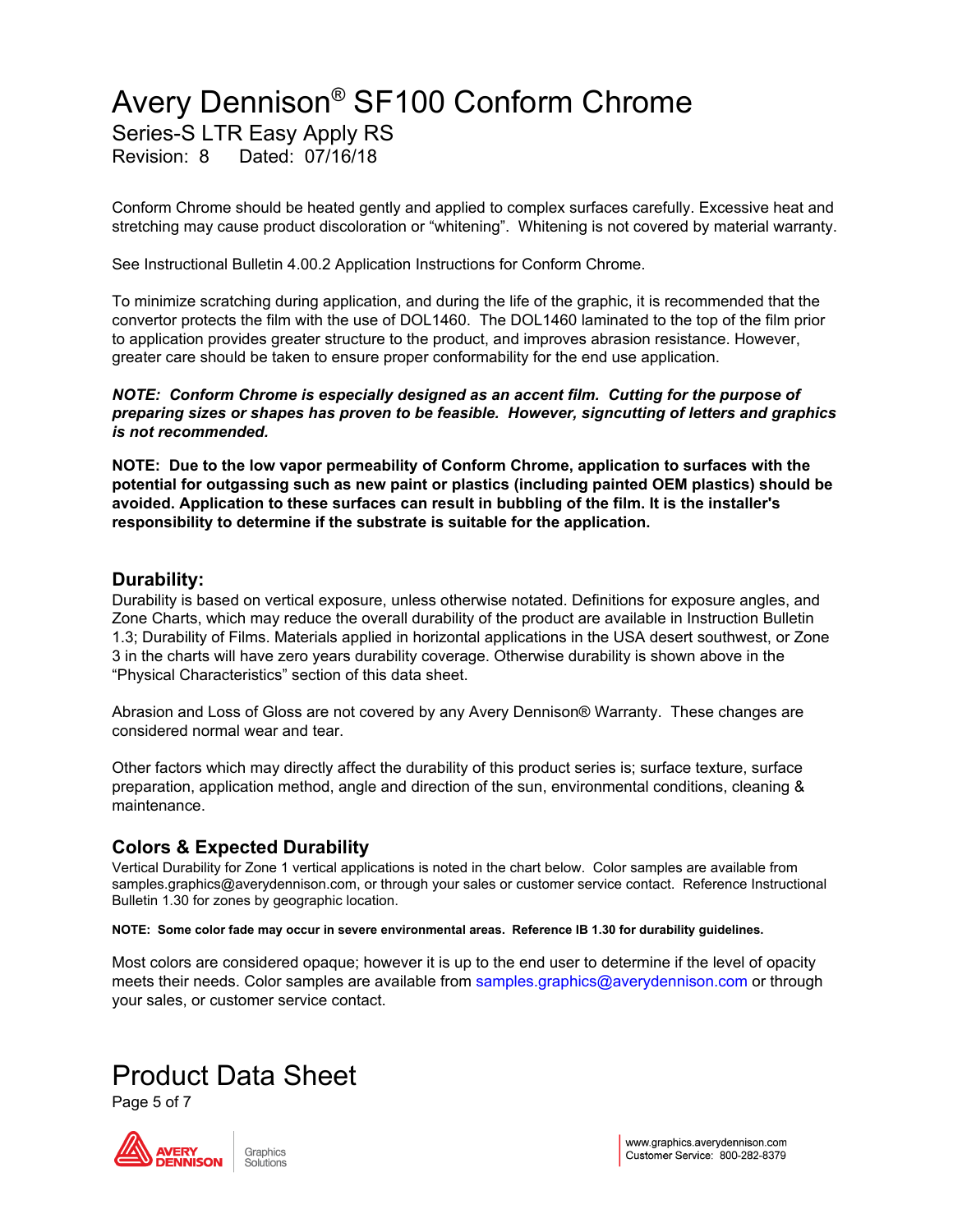Series-S LTR Easy Apply RS

Revision: 8 Dated: 07/16/18

| Chrome                                | Vertical<br><b>Durability</b><br>Zone 1 Years | <b>HP750 Series Name</b>             | Vertical<br><b>Durability</b><br>Zone 1 Ye |
|---------------------------------------|-----------------------------------------------|--------------------------------------|--------------------------------------------|
| SF100-843-S LTR Easy Apply™ RS        |                                               |                                      |                                            |
| Chrome/Silver                         |                                               | SF100-474-S LTR Easy Apply™ RS Red   |                                            |
| SF100-196-S LTR Easy Apply™ RS Black  |                                               | SF100-256-S LTR Easy Apply™ RS Blue  |                                            |
|                                       |                                               | SF100-211-S LTR Easy Apply™ RS Rose  |                                            |
| SF100-510-S LTR Easy Apply™ RS Violet | 2                                             | Gold                                 |                                            |
|                                       |                                               | SF100-844-S LTR Easy Apply™ RS Matte |                                            |
| SF100-604-S LTR Easy Apply™ RS Gold   | 2                                             | Silver                               |                                            |

#### **Unsuitable Uses:**

This Avery Dennison product is not designed or recommended for the following uses. Unsuitable applications or exposure conditions include:

- Film applied to stainless steel
- Paint that is not thoroughly cured or dried
- Low surface energy substrates (i.e. Tedlar® coatings, *rubber, unpainted plastic etc*)
- Substrate surfaces that are not clean and smooth (little or no variation in texture)
- Painted substrates with poor paint-to-substrate, or paint-to-paint bond
- Film applied to non-Avery Dennison Films
- Watercraft below the static water line
- Watercraft which are not edge sealed
- Non-OEM painted vehicles
- Graphic removal from paint with poor adhesion or existing graphics
- Graphics exposed to oil, harsh chemicals, or gasoline vapors or spills
- Graphics where application tape must adhere to liner
- *Signcutting of letters and graphics*

#### **Application to Glass:**

- Because of the unique properties and varieties of glass, special considerations must be considered for windows and graphic applications. Avery Dennison accepts no liability for glass breakage.
- Glass absorbs heat when exposed to sunlight. The degree of absorption across windows can vary because of shading, heating, and cooling ventilation, and insulation from window frames. These temperature differences across the window produce stress, which can cause glass breakage. The ability of glass to resist breakage because of temperature stress is affected by window size, glass thickness, glass treatments, quality, and design.
- Window cleaning methods also vary, from the type of cleaners used, to the washing methods employed. Specific chemicals used in window cleaners may affect the adhesion of pressure-sensitive graphics. Power washing methods may impact the adhesion of graphics, if the water pressure or temperature exceeds the graphic's adhesion capability. Power washing window graphics is not recommended.

## Product Data Sheet

Page 6 of 7



**Zone 1 Years**